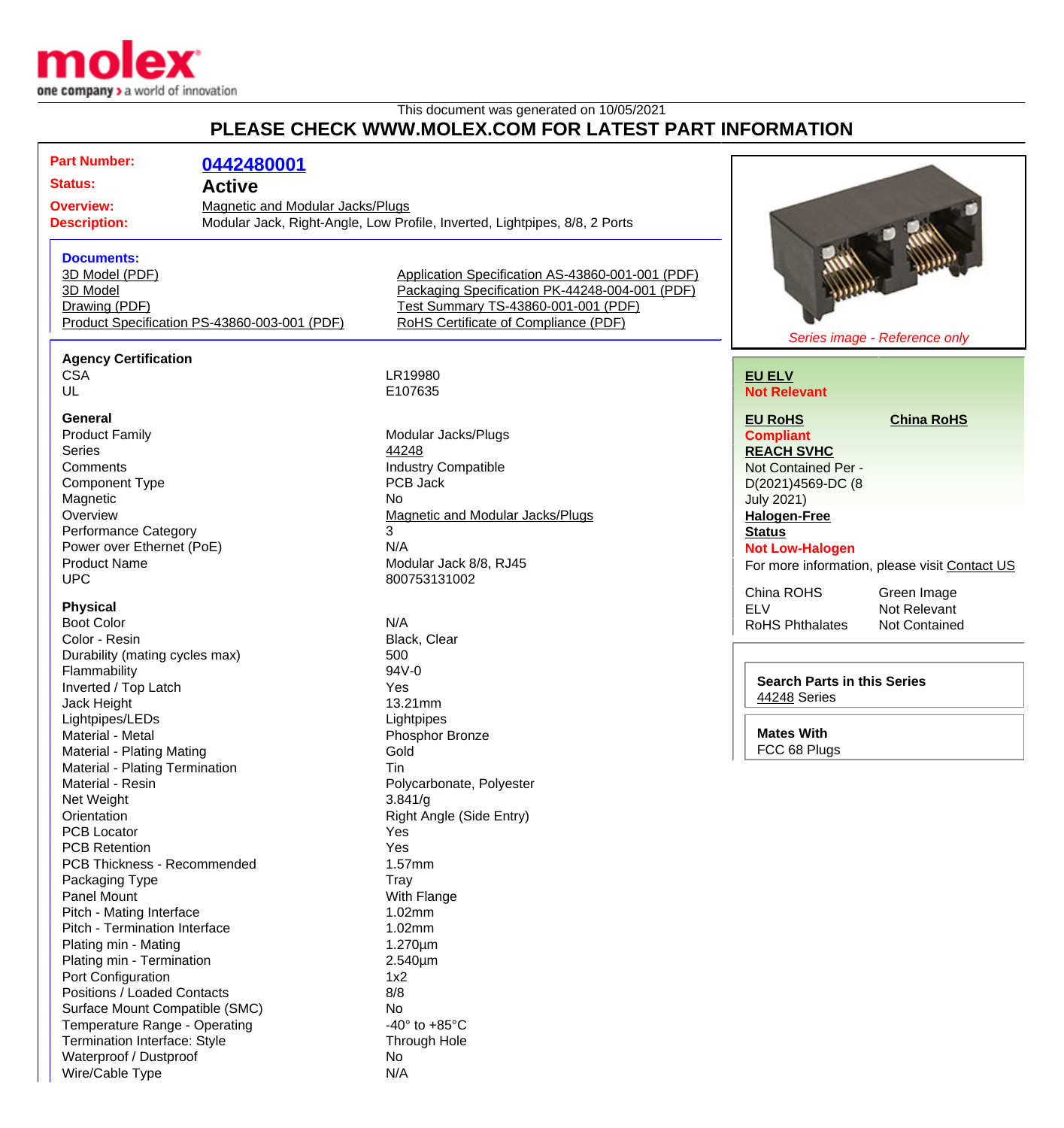| <b>Electrical</b><br>Current - Maximum per Contact<br>Grounding to PCB<br>Shielded                                                                                                   | 1.5A<br>No<br>No                                                                                 |
|--------------------------------------------------------------------------------------------------------------------------------------------------------------------------------------|--------------------------------------------------------------------------------------------------|
| Voltage - Maximum                                                                                                                                                                    | 150V AC (RMS)                                                                                    |
| <b>Solder Process Data</b><br>Duration at Max. Process Temperature (seconds)<br>Lead-freeProcess Capability<br>Max. Cycles at Max. Process Temperature<br>Process Temperature max. C | 005<br><b>WAVE</b><br>001<br>260                                                                 |
| <b>Material Info</b>                                                                                                                                                                 |                                                                                                  |
| <b>Reference - Drawing Numbers</b><br><b>Application Specification</b><br>Packaging Specification<br><b>Product Specification</b><br><b>Sales Drawing</b><br><b>Test Summary</b>     | AS-43860-001-001<br>PK-44248-004-001<br>PS-43860-003-001<br>SD-44248-001-001<br>TS-43860-001-001 |

## This document was generated on 10/05/2021 **PLEASE CHECK WWW.MOLEX.COM FOR LATEST PART INFORMATION**